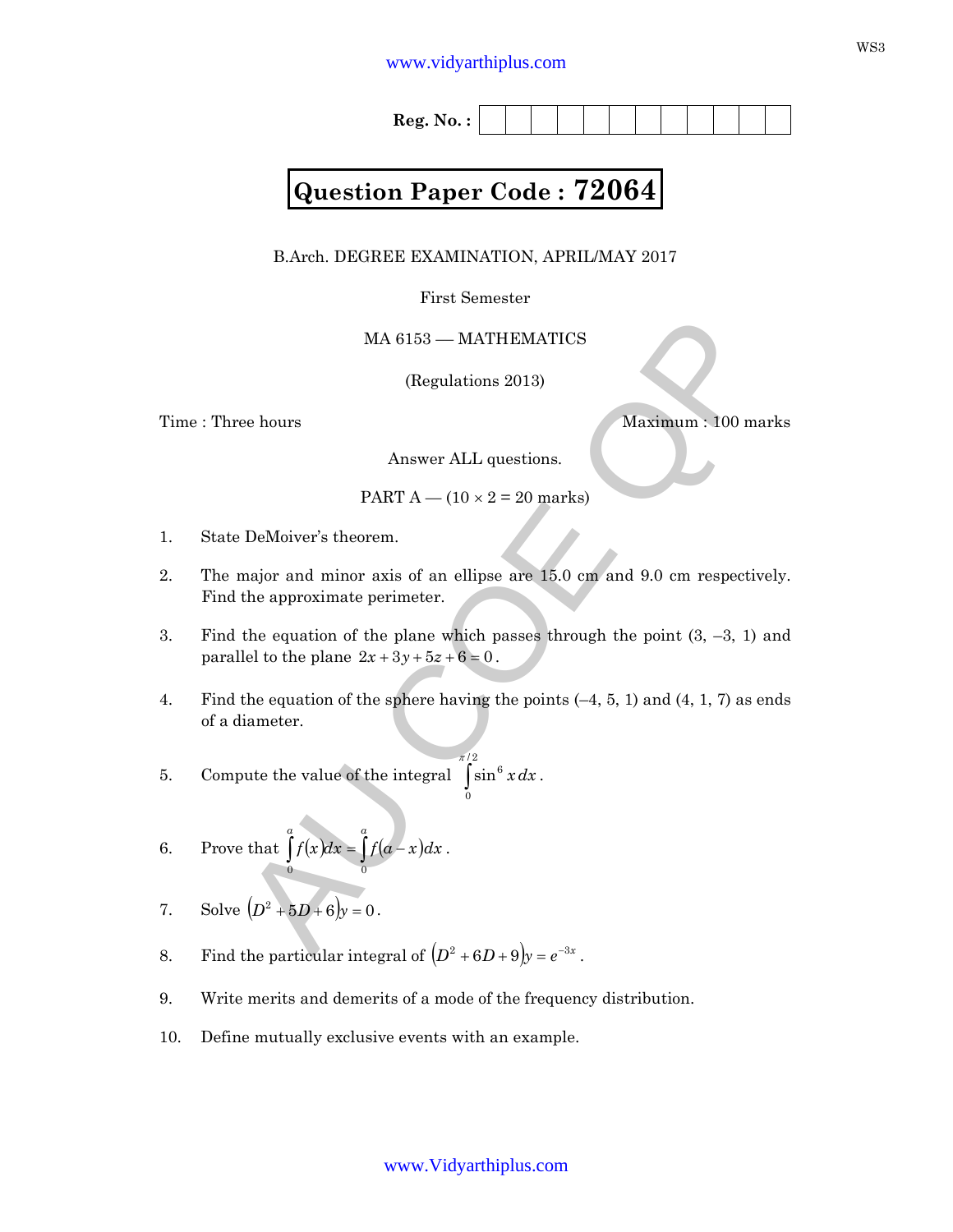#### www.vidyarthiplus.com

PART  $B - (5 \times 16 = 80$  marks)

11. (a) (i) Prove that 
$$
\left(\frac{1+\sin\theta+i\cos\theta}{1+\sin\theta-i\cos\theta}\right)^n = \cos\left(\frac{n\pi}{2}-n\theta\right)+i\sin\left(\frac{n\pi}{2}-n\theta\right).
$$
 (8)

(ii) If  $\sin \alpha + \sin \beta + \sin \gamma = \cos \alpha + \cos \beta + \cos \gamma = 0$ , then prove that  $\cos 3\alpha + \cos 3\beta + \cos 3\gamma = 3\cos(\alpha + \beta + \gamma).$  (8)

Or

- (b) (i) Determine the area of a regular hexagon which has sides 8 cm  $\log.$  (8)
	- (i) A boiler consists of a eguiar nexagon which has sides 8 cm<br>
	(ii) A boiler consists of a cylindrical section of length 8m and diameter<br>
	(ii) A boiler consists of a cylindrical section of length 8m and diameter<br>
	diamete (ii) A boiler consists of a cylindrical section of length 8m and diameter 6 m, on one end of which surmounted a hemispherical section of diameter 6 m and on the other end a conical section of height 4m and base diameter 6 m. Calculate the volume of the boiler and the total surface area. (8)
- 12. (a) (i) A variable plane at a constant distance *p* from the origin meets the axes in *A*, *B*, *C*. Planes are drawn through *A*, *B*, *C* parallel to the coordinate planes. Show that the locus of their point of intersection  $\sin y \sin y^2 + y^{-2} + z^{-2} = p^{-2}$ . (8)
	- (ii) Find, in symmetrical form, the equations of the line  $x + y + z + 1 = 0$ ,  $4x + y - 2z + 2 = 0$  . (8)

### Or

- (b) (i) Find the magnitude and the equations of the shortest distance between the lines  $2 \quad -3 \quad 1$  $\frac{x}{2} = \frac{y}{2} = \frac{z}{4}$  $=\frac{y}{-3}=\frac{z}{1}$  and 2 2 5 1 3  $\frac{2}{z} = \frac{y-1}{z} = \frac{z+1}{z-2}$ −  $\frac{x-2}{2} = \frac{y-1}{2} = \frac{z}{2}$ . (8)
	- (ii) Find the equations of the spheres passing through the circle  $x^2 + y^2 + z^2 - 6x - 2z + 5 = 0$ ,  $y = 0$  and touching the plane  $3y + 4z + 5 = 0$ . (8)

13. (a) (i) Evaluate 
$$
\int \frac{x+4}{6x-7-x^2} dx
$$
. (8)

(ii) Expand  $e^{\sin x}$  by Taylor's series in power of *x* up to the terms containing  $x^4$ .  $x^4$ . (8)

Or

- (b) (i) Derive the reduction formula for  $\int \sin^n x \, dx$ . (8)
	- (ii) Find the maximum and minimum values of  $3x^4 2x^3 6x^2 + 6x + 1$ in the interval  $(0, 2)$ .  $(8)$

WS3

## www.Vidyarthiplus.com

2 **72064**